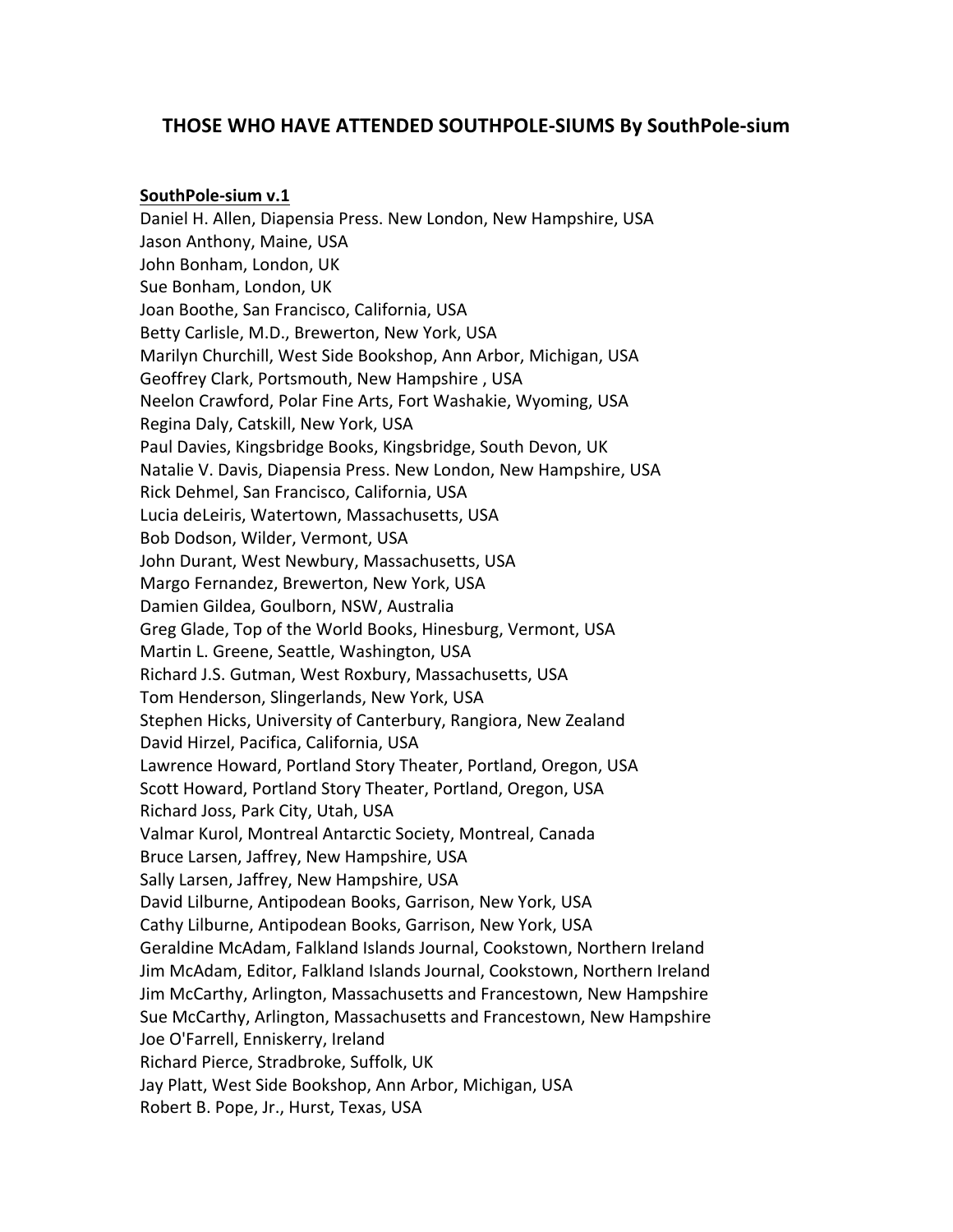Anna R. Pope, Hurst, Texas, USA David Roberts, Watertown, Massachusetts, USA Michael Rosove, Santa Monica, California, USA Steve Ross, Toronto, Ontario, Canada Charlie Shackleton, Bridgewater, Vermont, USA Tracy Sheeley, Park City, Utah, USA Hilary Shibata, Antarctic Bibliographer, Scott Polar Research Institute, Cambridge, UK Marjory Spoerri, Stanfordville, New York, USA David Stam, Syracuse, New York, USA Deirdre Stam, Syracuse, New York, USA Rob Stephenson, The Antarctic Circle, Jaffrey, New Hampshire, USA Seamus Taaffe, organizer, annual Shackleton Autumn School, Athy, Ireland Karen Ronne Tupek, Bethesda, Maryland, USA Laura Waterman, East Corinth, Vermont, USA David Williams, Essendon, Herts, UK Isobel Williams, Essendon, Herts, UK

## SouthPole-sium v.2

Karoline Kirchhübel Andersen, England Bill Barr, Canada Sandy Benttinen, USA Ted Benttinen, USA John Bonham, England Sue Bonham, England Brad Borkan, England Bob Burton, England Jackie Burton, England John Button, England Larry Conrad, USA Cathy Cooper, England Regina Daly, USA Paul Davies, England Rick Dehmel, USA Suzy Dehmel, USA Wendy Driver, England Beth Fitzsimmons, USA Joe Fitzsimmons, USA Kellie Gutman, USA Richard J.S. Gutman, USA Robert K. Headland, England Bernadette Hince, Australia David Hirzel, USA Eric Jarvis, England Alison Jolley, England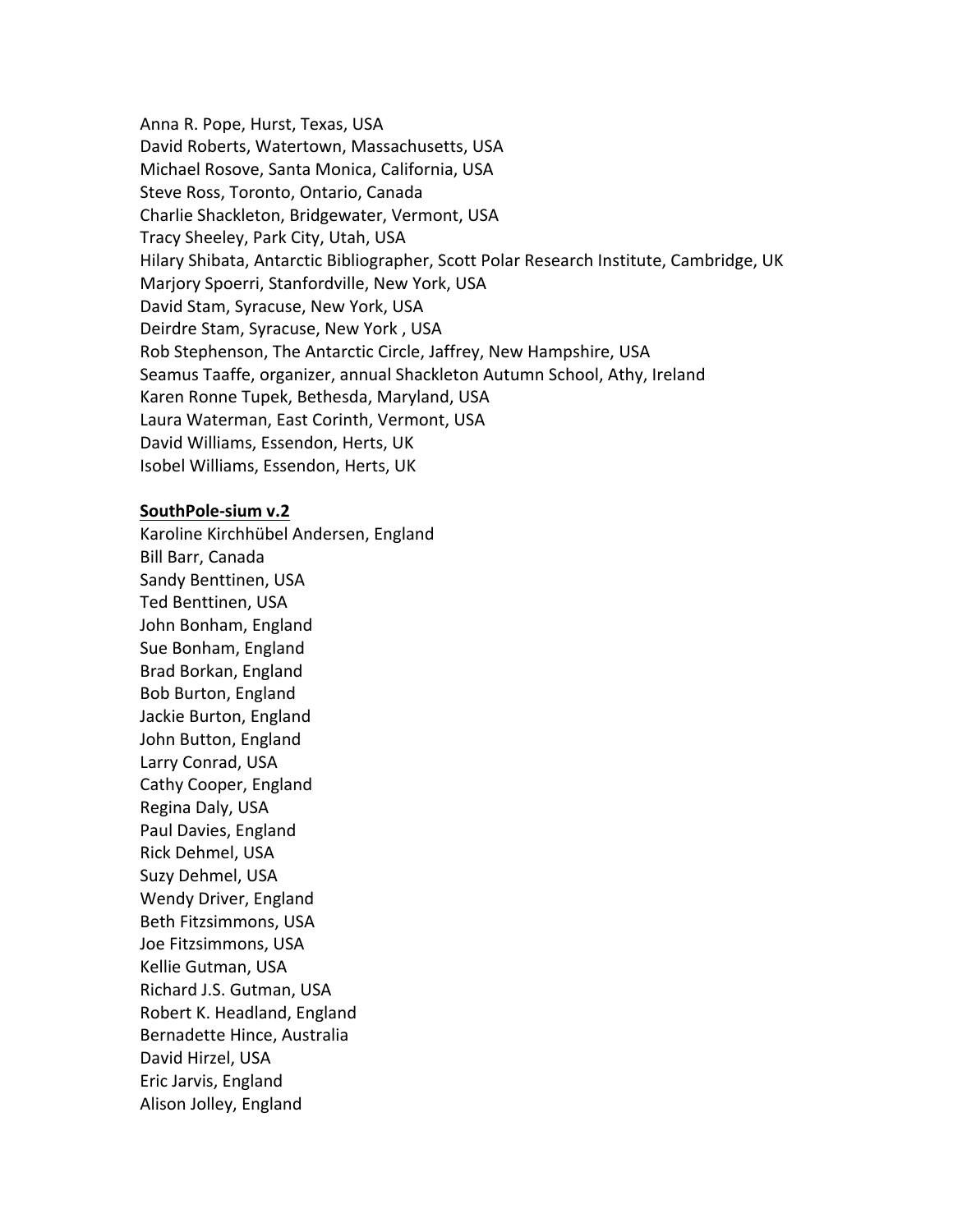Kevin Kenny, Ireland Donald Kerr, England Valerie Kerr, England Duncan C. Lawie, England Stuart Leggatt, England Rosalind Rolfe Marsden, England Geraldine McAdam, Northern Ireland Jim McAdam, Northern Ireland Norena McAdam, Scotland Eva Meidl, Australia Cathy Corbishley, Michel England Geoff Michel, England Joe O'Farrell, Ireland Gary Paine, Ireland Michael Parker, England Alan Payne, England Jean Pimentel, France Pascale Pimentel, France Trevor Potts, Scotland Sheila Pressman, USA Pat Quilty, Australia Michael Rosove, USA Ann Shirley Savours, England Falcon Scott, Scotland Lucy Scott, England Philip Sidney, England Judy Skelton, England Marjory Spoerri ,USA Rob Stephenson, USA Anne Strathie, England Seamus Taaffe, Ireland Mike Tarver, England Ken Thomas, England Fuchsia Voremberg, England David Williams, England Isobel Williams, England David M. Wilson, England

### **SouthPole-sium v.3**

Evelyn Baess, Germany John Bonham, UK Sue Bonham, UK Brad Borkan, UK Bob Burton, UK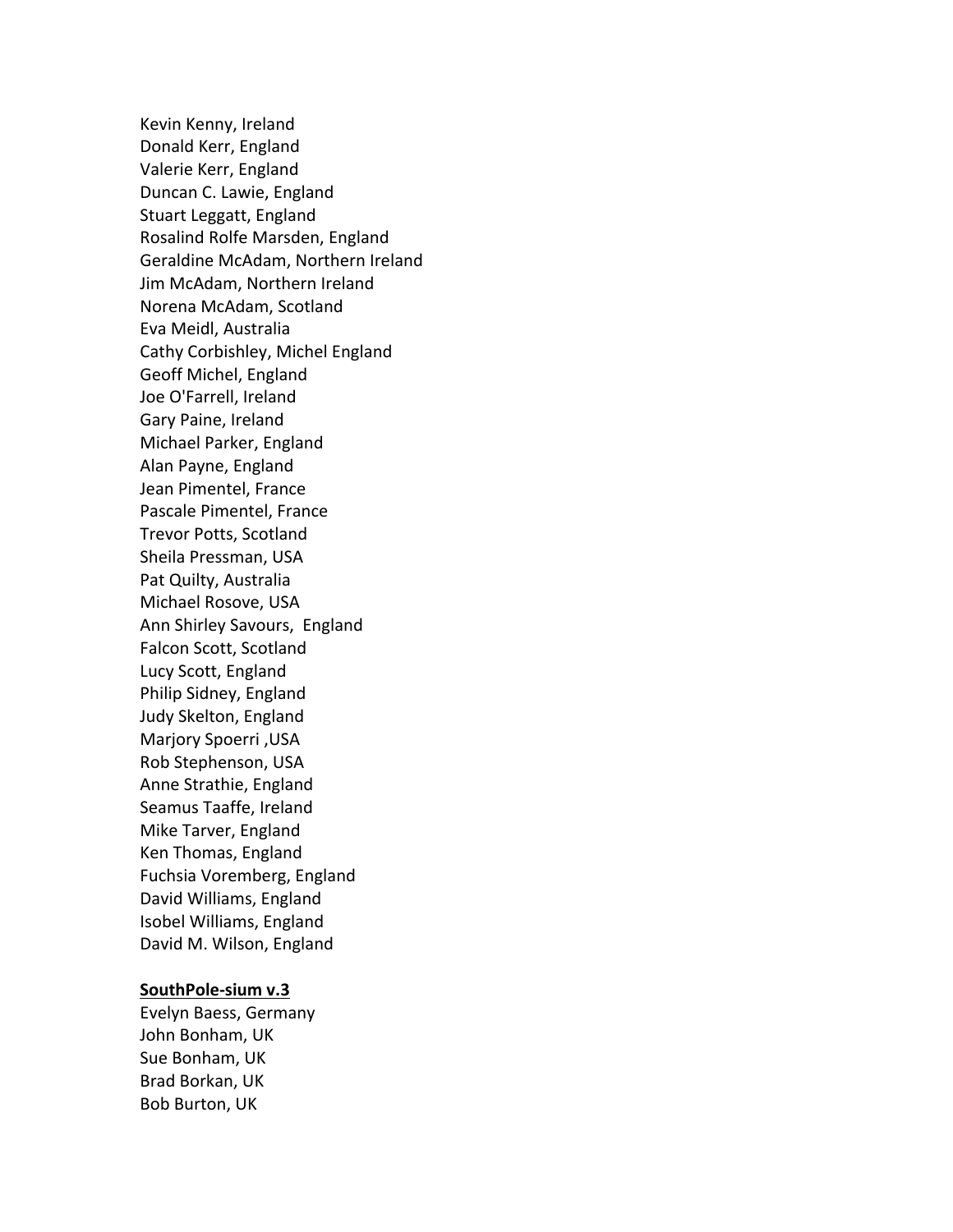Jackie Burton, UK Alice Cochran, USA Cathy Cooper, UK Rick Dehmel, USA Suzy Dehmel, USA Wendy Driver, UK Lynne Duddy, USA Lill Egeland, Norway Aant Elzinga, Sweden Beth Fitzsimmons, USA Joe Fitzsimmons, USA Anne-Cathrine Flyen, Norway Kari Flyen, Norway Torill Flyen, Norway Magnus Forsberg, Sweden Art Gertel, USA Suzann Gertel, USA Ann-Rachael Harwood, UK Olav Helge, Norway Lian Henderson, USA Millie Henderson, USA Tom Henderson, USA Ruth Hill, USA David Hirzel, USA Lawrence Howard, USA Laura Kissel, USA Geir Kløver, Norway Regina Koellner, Germany Bruce Larsen, USA Sally Larsen, USA Anders Larsson, Sweden Stuart Leggatt, UK Gretchen Legler, USA Jim McCarthy, USA Sue McCarthy, USA Shane Murphy, USA Peggy Nelson, USA Carmel O'Farrell, Ireland Joe O'Farrell, Ireland Gary Paine, Ireland Linda Parker, UK Mick Parker, UK Sheila Pressman, USA Jahn Rønne, Norway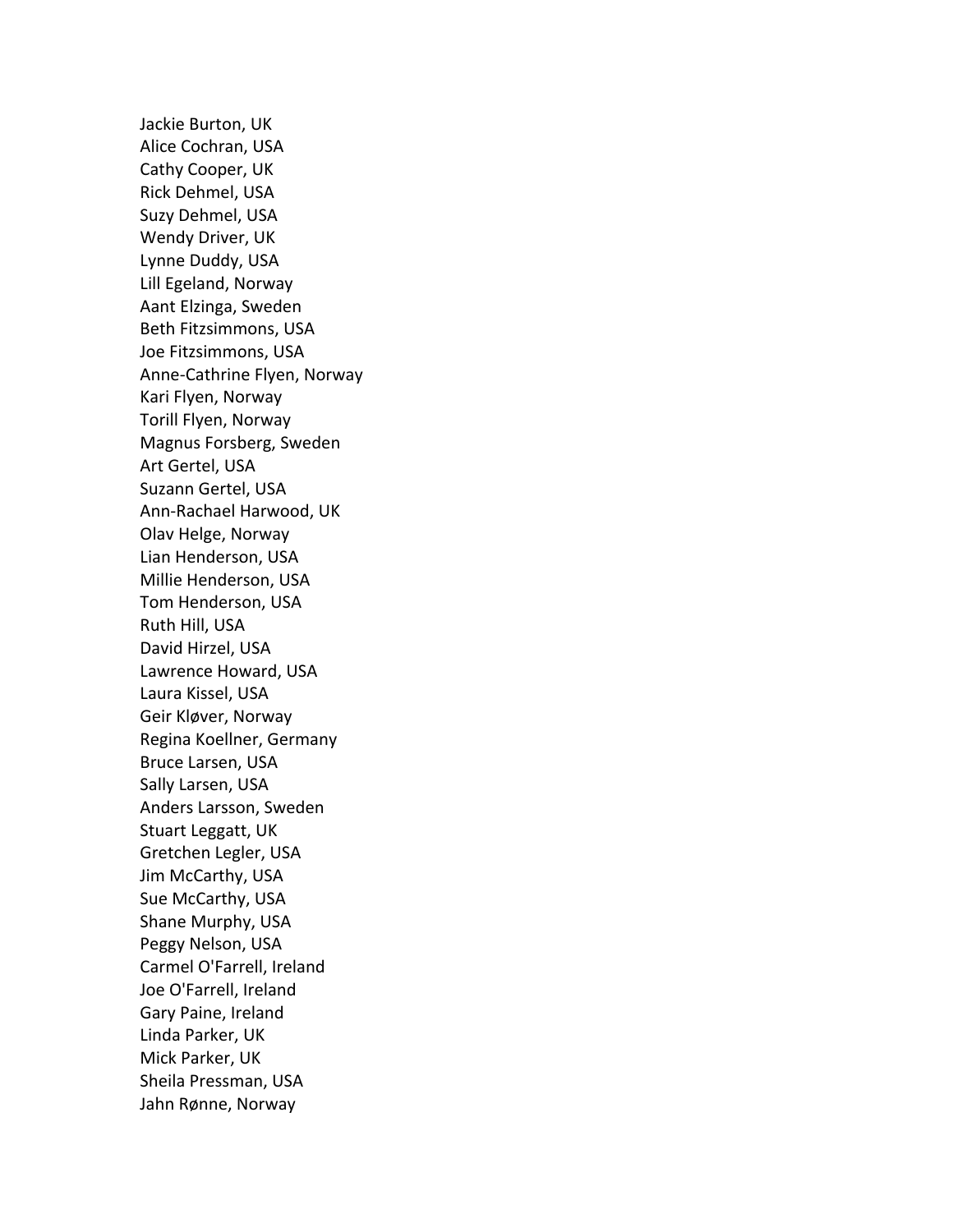Michael Rosove, USA Lt Cdr Julian Salisbury, UK Judy Skelton, UK Marjory Spoerri, USA Robert Stephenson, USA Anne Strathie, UK Mike Tarver, UK Mark Tewfik, UK Ken Thomas, UK Karen Ronne Tupek, USA Fuchsia Voremberg, UK David Williams, UK Isobel Williams, UK Eva Marie Widmark, Sweden Patricia Wood, UK Karen Woods, UK Farris 'Jack' Wright, UK

### SouthPole-sium v.4

Evelyn Baess, Germany Brad Borkan, UK Drew Clarke, Australia Cathy Cooper, UK Trevor Cornford, UK Kathy Covert, USA Olivier De Schrevel, Belgium Wendy Driver, UK Millie Eidson, USA Brett Fotheringham, New Zealand Art Gertel, USA Joanna Grochowicz, New Zealand Tom Henderson, USA Mike Hibbs, UK Suzann Johnson, USA Kevin Kenny, Ireland Gina Koellner, Germany Geraldine McAdam, Northern Ireland Jim McAdam, Northern Ireland Mark McClean, Ireland Margaret Naughton, Ireland Peggy Nelson, USA Joe O'Farrell, Ireland Fergus O'Gorman, Ireland Michael Parker, UK